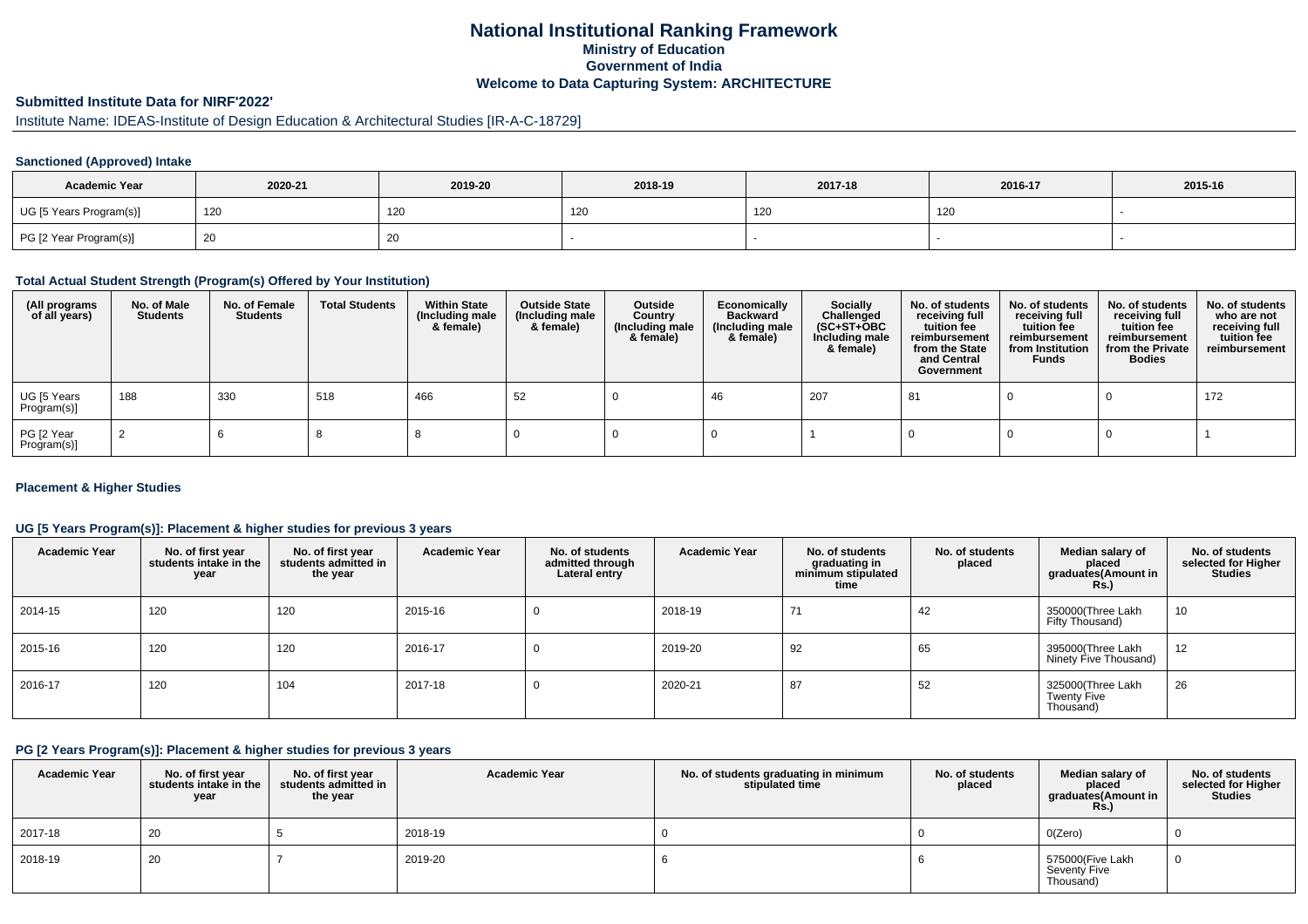| 2019-20<br>2020-21<br>20 | 0(Zero |  |
|--------------------------|--------|--|
|--------------------------|--------|--|

## **Financial Resources: Utilised Amount for the Capital expenditure for previous 3 years**

| Academic Year                                                                                        | 2020-21                                                              |                                                            | 2018-19                                                               |  |  |  |  |  |  |
|------------------------------------------------------------------------------------------------------|----------------------------------------------------------------------|------------------------------------------------------------|-----------------------------------------------------------------------|--|--|--|--|--|--|
|                                                                                                      | <b>Utilised Amount</b>                                               | <b>Utilised Amount</b>                                     | <b>Utilised Amount</b>                                                |  |  |  |  |  |  |
| Annual Capital Expenditure on Academic Activities and Resources (excluding expenditure on buildings) |                                                                      |                                                            |                                                                       |  |  |  |  |  |  |
| Library                                                                                              | 177499 (One Lakh Seventy Seven Thousand Four Hundred<br>Ninety nine) | 480634 (Four Lakh Eighty Thousand Six hundred thirty four) | 462017 (Four Lakh sixty two thousand seventeen)                       |  |  |  |  |  |  |
| New Equipment for Laboratories                                                                       | 115000 (One Lakh fifteen thousand)                                   | 31176 (Thirty one thousand one hundred seventy six)        | 250090 (Two Lakh Fifty thousand ninety)                               |  |  |  |  |  |  |
| Studios                                                                                              | 120240 (One Lakh Twenty Thousand Two Hundred Fourty)                 | 114350 (One lakh fourteen thousand three hundred fifty)    | 451704 (Four lakh fifty one thousand seven hundred four)              |  |  |  |  |  |  |
| Other expenditure on creation of Capital Assets (excluding<br>expenditure on Land and Building)      | 1230750 (Twelve Lakh Thirty Thousand Seven Hundred fifty)            | 41000 (Forty one thousand)                                 | 1839691 (Eigteen lakh thirty nine thousand six hundred ninety<br>one) |  |  |  |  |  |  |

## **Financial Resources: Utilised Amount for the Operational expenditure for previous 3 years**

| <b>Academic Year</b>                                                                                                                                                                            | 2020-21                                                                                | 2019-20                                                                      | 2018-19                                                                                  |  |  |  |  |  |
|-------------------------------------------------------------------------------------------------------------------------------------------------------------------------------------------------|----------------------------------------------------------------------------------------|------------------------------------------------------------------------------|------------------------------------------------------------------------------------------|--|--|--|--|--|
|                                                                                                                                                                                                 | <b>Utilised Amount</b>                                                                 | <b>Utilised Amount</b>                                                       | <b>Utilised Amount</b>                                                                   |  |  |  |  |  |
| <b>Annual Operational Expenditure</b>                                                                                                                                                           |                                                                                        |                                                                              |                                                                                          |  |  |  |  |  |
| Salaries (Teaching and Non Teaching staff)                                                                                                                                                      | 32969284 (Three Crore Twenty Nine Lakh Sixty nine thousand<br>two hundred eighty Four) | 36060954 (Three Crore Sixty lakh sixty thoursand nine<br>hundred fifty four) | 36363796 (Three Crore sixty three lakh sixty three thousand<br>seven hundred ninety six) |  |  |  |  |  |
| Maintenance of Academic Infrastructure or consumables and<br>other running expenditures (excluding maintenance of hostels<br>and allied services, rent of the building, depreciation cost, etc) | 5145692 (Fifty one Lakh Fourty five thousand Six hundred<br>Ninety two)                | 9962763 (Ninety Nine lakh sixty two thousand seven hundred<br>sixty three)   | 8229766 (Eighty two lakh twenty nine thousand seven hundred<br>sixty six)                |  |  |  |  |  |
| Seminars/Conferences/Workshops                                                                                                                                                                  | 309000 (Three Lakh Nine Thousand)                                                      | 1065016 (Ten Lakh sixty five thousand and sixteen)                           | 962975 (Nine lakh sixty two thousand nine hundred seventy<br>five)                       |  |  |  |  |  |

### **Sponsored Research Details**

| <b>Financial Year</b>                    | 2020-21 | 2019-20                 | 2018-19                      |
|------------------------------------------|---------|-------------------------|------------------------------|
| Total no. of Sponsored Projects          |         |                         |                              |
| Total no. of Funding Agencies            |         |                         |                              |
| Total Amount Received (Amount in Rupees) |         | 150000                  | 150000                       |
| Amount Received in Words                 | Zero    | One Lakh Fifty Thousand | ONE LAKH FIFTY THOUSAND ONLY |

### **Consultancy Project Details**

| <b>Financial Year</b>                    | 2020-21        | 2019-20               | 2018-19              |
|------------------------------------------|----------------|-----------------------|----------------------|
| Total no. of Consultancy Projects        |                |                       |                      |
| Total no. of Client Organizations        |                |                       |                      |
| Total Amount Received (Amount in Rupees) | 50000          | 75000                 | 25000                |
| Amount Received in Words                 | Fifty Thousand | Seventy Five Thousand | Twenty Five thousand |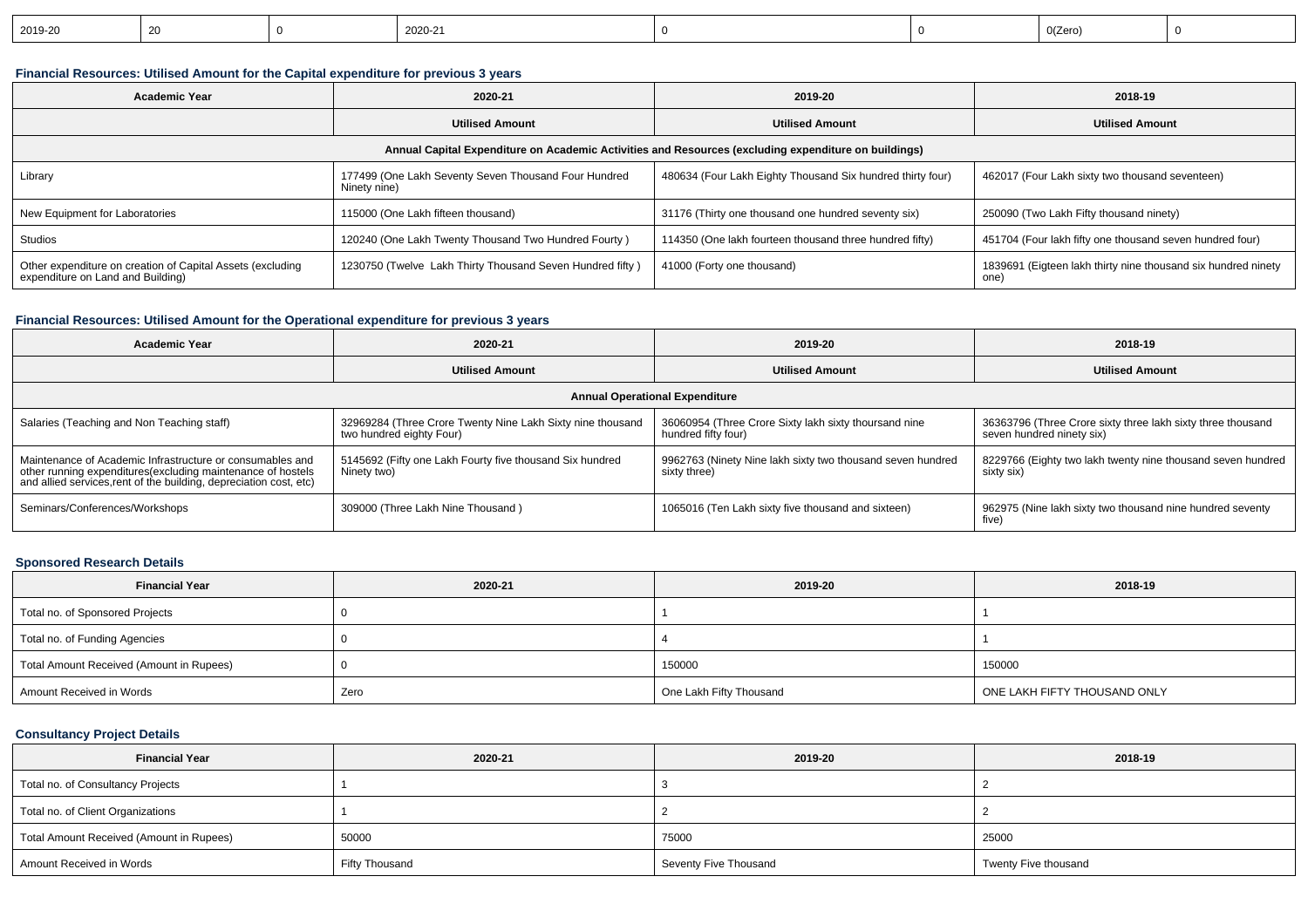### **PCS Facilities: Facilities of physically challenged students**

| 1. Do your institution buildings have Lifts/Ramps?                                                                                                         | Yes, more than 80% of the buildings |
|------------------------------------------------------------------------------------------------------------------------------------------------------------|-------------------------------------|
| 2. Do your institution have provision for walking aids, including wheelchairs and transportation from one building to another for<br>handicapped students? | Yes                                 |
| 3. Do your institution buildings have specially designed toilets for handicapped students?                                                                 | Yes, more than 80% of the buildings |

## **Faculty Details**

| Srno           | Name                              | Age | Designation                                         | Gender | Qualification | <b>Experience (In</b><br>Months) | <b>Currently working</b><br>with institution? | <b>Joining Date</b> | <b>Leaving Date</b>      | <b>Association type</b> |
|----------------|-----------------------------------|-----|-----------------------------------------------------|--------|---------------|----------------------------------|-----------------------------------------------|---------------------|--------------------------|-------------------------|
| 1              | Abhay Vinayak<br>Purohit          | 58  | Dean / Principal /<br>Director / Vice<br>Chancellor | Male   | <b>MCP</b>    | 450                              | Yes                                           | 01-06-2009          | -−                       | Regular                 |
| $\overline{c}$ | Kunal Dnyaneshwar<br>Warade       | 32  | <b>Assistant Professor</b>                          | Male   | M.Tech        | 90                               | No                                            | 05-07-2016          | 31-07-2021               | Adhoc / Contractual     |
| 3              | Trilok Kundlikrao<br>Kubde        | 35  | <b>Assistant Professor</b>                          | Male   | M.Arch.       | 118                              | Yes                                           | 01-08-2016          | $\overline{a}$           | Regular                 |
| $\overline{4}$ | Rohini Kantilal<br>Sawant         | 34  | <b>Assistant Professor</b>                          | Female | M.Arch.       | 154                              | No                                            | 16-08-2016          | 30-06-2021               | Regular                 |
| 5              | Chetan Thakurdas<br>Bokde         | 35  | <b>Assistant Professor</b>                          | Male   | M.Arch.       | 155                              | No                                            | 18-07-2016          | 30-06-2021               | Regular                 |
| 6              | Uday Chandrakant<br>Gadkari       | 63  | Professor                                           | Male   | <b>MCP</b>    | 498                              | Yes                                           | 01-07-2010          | $\overline{a}$           | Regular                 |
| $\overline{7}$ | Milind Keshaverao<br>Gujarkar     | 51  | Professor                                           | Male   | M.Arch.       | 364                              | Yes                                           | 01-06-2009          | --                       | Regular                 |
| 8              | Ajay Sahebrao<br>Thomare          | 50  | Professor                                           | Male   | M.Arch.       | 324                              | Yes                                           | 21-06-2011          | --                       | Regular                 |
| 9              | Ketan Suryakant<br>Kimmatkar      | 45  | Associate Professor                                 | Male   | Ph.D          | 300                              | Yes                                           | 11-12-2010          | $\overline{\phantom{a}}$ | Regular                 |
| 10             | Rahul Chandrakant<br>Deshpande    | 44  | Associate Professor                                 | Male   | M.Plan        | 274                              | Yes                                           | 02-11-2009          | $\overline{\phantom{a}}$ | Regular                 |
| 11             | Komal Aniket Thakur               | 41  | Associate Professor                                 | Female | Ph.D          | 252                              | Yes                                           | 01-07-2010          | $\mathbf{u}$             | Regular                 |
| 12             | Nandkishor<br>Wamanrao Mankar     | 47  | Associate Professor                                 | Male   | Ph.D          | 306                              | Yes                                           | 30-08-2011          | $\overline{\phantom{a}}$ | Regular                 |
| 13             | Sonali Vinod<br>Jattewar          | 44  | Associate Professor                                 | Female | M.Tech        | 216                              | Yes                                           | 25-07-2012          | $\sim$                   | Regular                 |
| 14             | Veepa Bhavesh<br>Jariwala         | 44  | Associate Professor                                 | Female | M.Arch.       | 228                              | Yes                                           | 11-07-2013          | $\sim$                   | Regular                 |
| 15             | Tanushri<br>Mahadeorao Kamble     | 39  | Associate Professor                                 | Female | Ph.D          | 228                              | Yes                                           | 01-07-2011          | $\sim$                   | Regular                 |
| 16             | Harshwardhan<br>Panditrao Nagpure | 37  | Associate Professor                                 | Male   | M.Arch.       | 199                              | Yes                                           | 23-06-2014          | $\sim$                   | Regular                 |
| 17             | Vaidehi Niket Pathak              | 39  | Associate Professor                                 | Female | M.Arch.       | 204                              | Yes                                           | 18-06-2012          | $\sim$                   | Regular                 |
| 18             | Vinod Umakant<br>Jattewar         | 46  | <b>Assistant Professor</b>                          | Male   | B. Arch       | 228                              | Yes                                           | 01-08-2014          | $\overline{\phantom{a}}$ | Regular                 |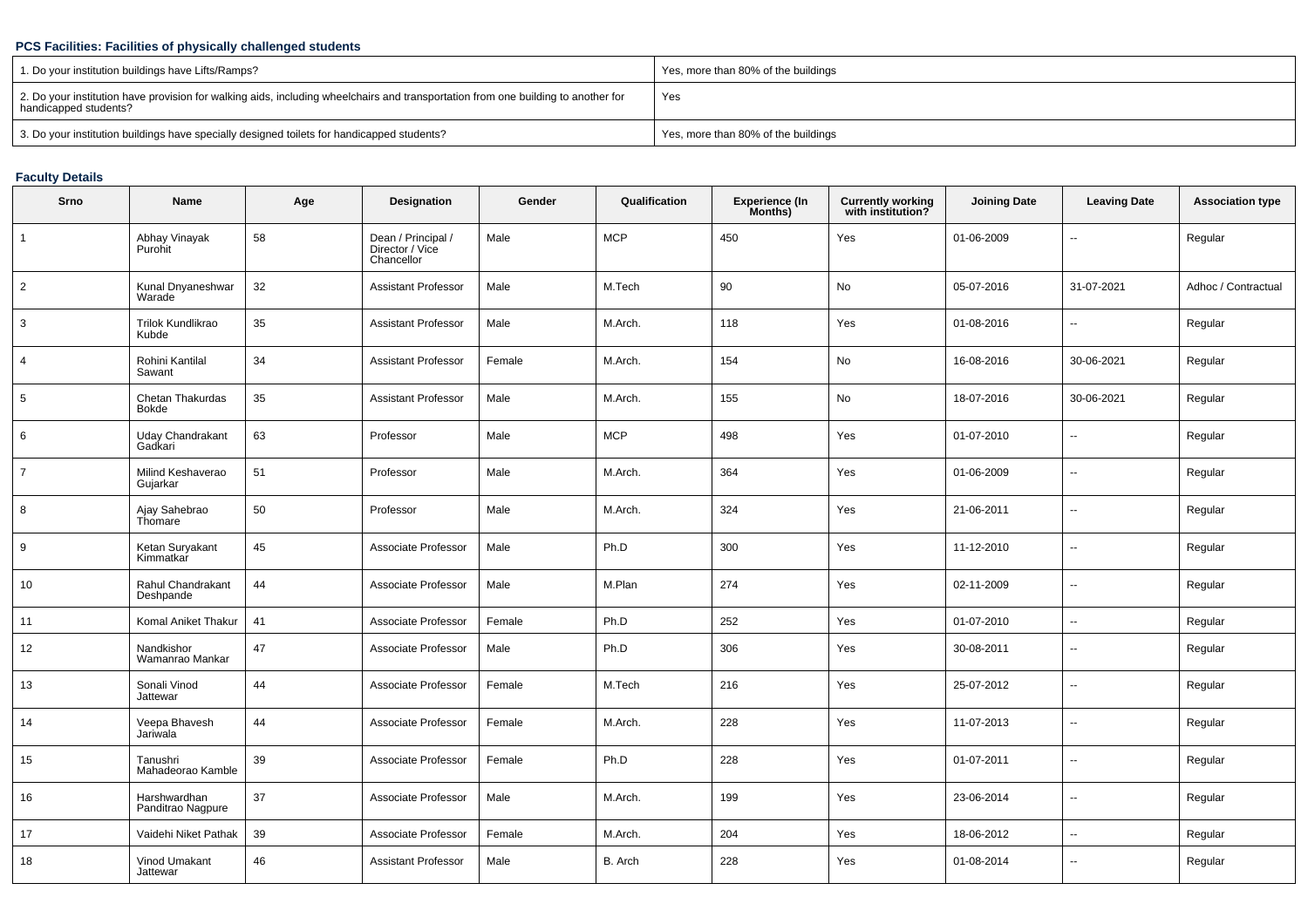| 19 | Harshal Panjabrao<br>Ganorkar         | 35 | <b>Assistant Professor</b> | Male   | M.Plan         | 179 | Yes | 02-07-2012 | $\overline{\phantom{a}}$ | Regular             |
|----|---------------------------------------|----|----------------------------|--------|----------------|-----|-----|------------|--------------------------|---------------------|
| 20 | Adarsh Baburao<br>Patil               | 50 | <b>Assistant Professor</b> | Male   | M.Tech         | 209 | Yes | 02-06-2014 | $\sim$                   | Regular             |
| 21 | Devendra Sanjay<br>Deshpande          | 35 | <b>Assistant Professor</b> | Male   | M.Arch.        | 179 | Yes | 02-07-2012 | $\sim$                   | Regular             |
| 22 | Devika Deochandra<br>Bangadkar        | 32 | <b>Assistant Professor</b> | Female | B. Arch        | 144 | Yes | 25-06-2015 | $\sim$                   | Regular             |
| 23 | Amit Pramod Shelke                    | 38 | <b>Assistant Professor</b> | Male   | B. Arch        | 120 | No  | 19-06-2014 | 30-07-2021               | Visiting            |
| 24 | Neha Shiv Jaipuria                    | 36 | <b>Assistant Professor</b> | Female | B. Arch        | 132 | No  | 19-06-2014 | 31-01-2021               | Adhoc / Contractual |
| 25 | Rahul Ganpatrao<br>Dandekar           | 44 | <b>Assistant Professor</b> | Male   | B. Arch        | 192 | Yes | 23-06-2014 |                          | Adhoc / Contractual |
| 26 | Sumeet Sharadrao<br>Patange           | 34 | <b>Assistant Professor</b> | Male   | M.Plan         | 143 | Yes | 15-06-2015 | $\overline{\phantom{a}}$ | Regular             |
| 27 | Abhishek Hemraj<br>Hatewar            | 36 | <b>Assistant Professor</b> | Male   | M.Plan         | 120 | No  | 02-06-2014 | 31-01-2021               | Adhoc / Contractual |
| 28 | Aditi Ghadge Lule                     | 34 | <b>Assistant Professor</b> | Female | MFA(Fine Arts) | 155 | Yes | 02-07-2012 | $\overline{\phantom{a}}$ | Regular             |
| 29 | Manoj Shamrao<br><b>Bhanuse</b>       | 40 | <b>Assistant Professor</b> | Male   | MFA(Fine Arts) | 143 | Yes | 01-07-2013 | $-$                      | Regular             |
| 30 | Ankita<br>Chandrashekhar<br>Giripunje | 35 | <b>Assistant Professor</b> | Female | M.Arch.        | 119 | Yes | 12-07-2016 | --                       | Regular             |
| 31 | Milind Ashok<br>Kamble                | 36 | <b>Assistant Professor</b> | Male   | M.Arch.        | 179 | Yes | 11-07-2017 | $\overline{\phantom{a}}$ | Regular             |
| 32 | Chandrashekhar<br>Maroti Tandekar     | 37 | <b>Assistant Professor</b> | Male   | <b>MFA</b>     | 143 | Yes | 16-08-2017 | $\overline{\phantom{a}}$ | Regular             |
| 33 | Sandeep Sanjeev<br>Pathe              | 30 | <b>Assistant Professor</b> | Male   | M.Arch.        | 72  | Yes | 08-08-2017 | $\sim$                   | Adhoc / Contractual |
| 34 | Ravina Bhagwan<br><b>Bhakre</b>       | 30 | <b>Assistant Professor</b> | Female | B. Arch        | 72  | Yes | 16-08-2017 | --                       | Adhoc / Contractual |
| 35 | Nikhil Pradeep<br>Authankar           | 28 | <b>Assistant Professor</b> | Male   | B. Arch        | 72  | Yes | 28-08-2017 | $\overline{\phantom{a}}$ | Adhoc / Contractual |
| 36 | Radhika Devendra<br>Deshpande         | 30 | <b>Assistant Professor</b> | Female | M.E.           | 108 | Yes | 02-07-2018 | $\sim$                   | Regular             |
| 37 | Amrita Satish<br>Vacher               | 29 | <b>Assistant Professor</b> | Female | B. Arch        | 36  | Yes | 18-07-2018 | $\overline{\phantom{a}}$ | Adhoc / Contractual |
| 38 | Sunil Jiwandharrao<br>Sawalkar        | 61 | Professor                  | Male   | M.Arch.        | 312 | Yes | 01-07-2015 | $\sim$                   | Adhoc / Contractual |
| 39 | Nikhil B<br>Sahasrabhojanee           | 54 | Professor                  | Male   | M.Arch.        | 348 | Yes | 03-07-2017 | $\sim$                   | Adhoc / Contractual |
| 40 | Chandrashekhar<br>Deochand Giripunje  | 43 | <b>Assistant Professor</b> | Male   | B. Arch        | 60  | Yes | 01-06-2018 | $\sim$                   | Visiting            |
| 41 | Aniket Vijay Thakur                   | 43 | Reader                     | Male   | B. Arch        | 252 | Yes | 01-08-2016 | $\sim$                   | Visiting            |
| 42 | Rukhsana Badar                        | 44 | Associate Professor        | Female | M.Tech         | 228 | Yes | 02-07-2019 | ш.                       | Regular             |
| 43 | Abhishek Deshmukh                     | 36 | <b>Assistant Professor</b> | Male   | M.Arch.        | 153 | Yes | 03-06-2019 | $\overline{\phantom{a}}$ | Regular             |